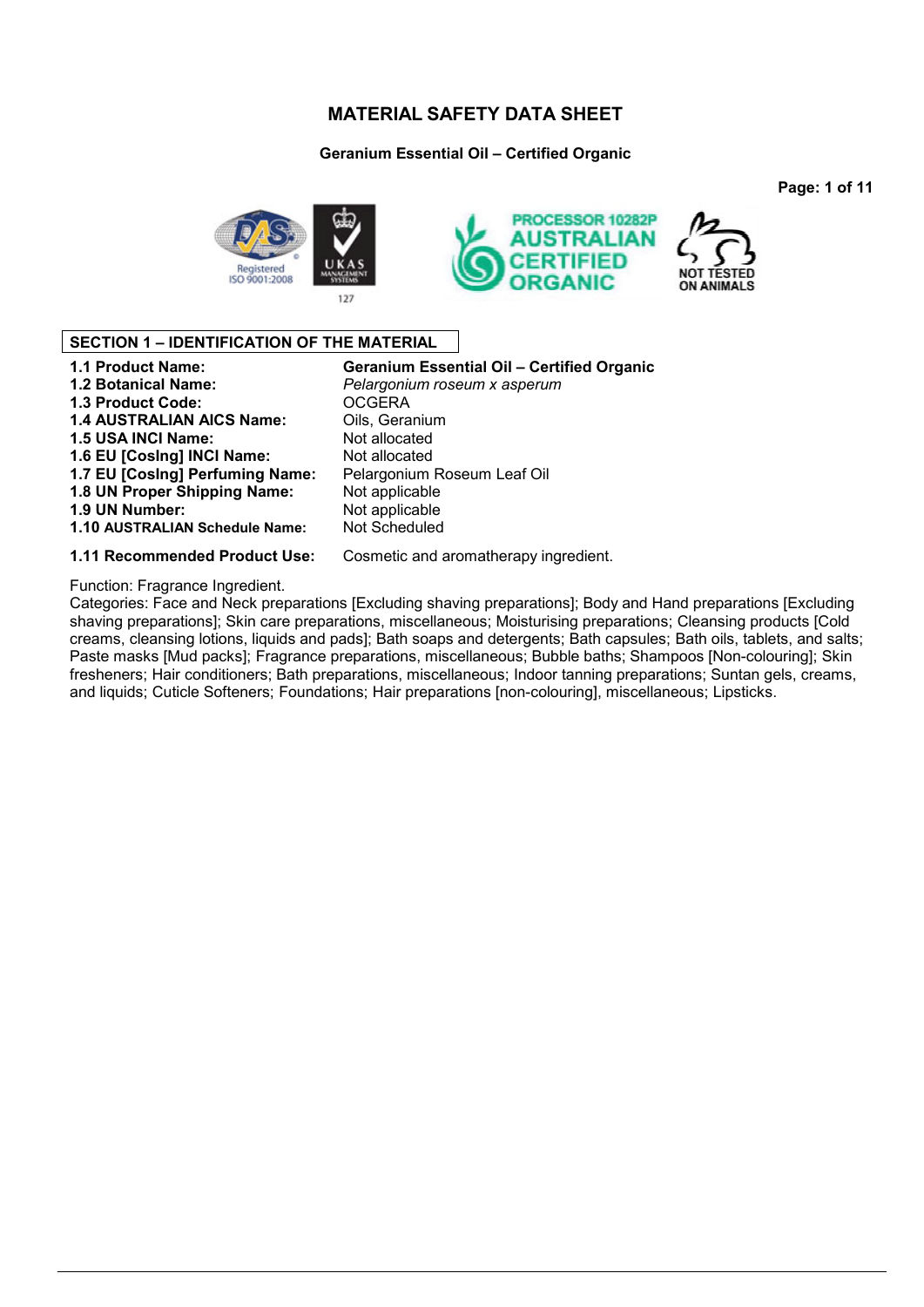### **Geranium Essential Oil – Certified Organic**

**Page: 2 of 11**

### **SECTION 2 – HAZARDS IDENTIFICATION**

# **Hazardous according to criteria of NOHSC Not a Dangerous Good according to the Australian Dangerous Goods (ADG) Code Class: C1 Combustible Liquid NOT A SUSMP Scheduled Poison**

| 2.1 Risk Symbols:   | Xn         | Harmful.                                                                                                   |
|---------------------|------------|------------------------------------------------------------------------------------------------------------|
|                     | Xi         | Irritant.                                                                                                  |
|                     | N          | Dangerous for the Environment.                                                                             |
| 2.2 Risk Phrases:   | <b>R22</b> | Harmful if swallowed.                                                                                      |
|                     | <b>R36</b> | Irritating to eyes.                                                                                        |
|                     | <b>R37</b> | Irritating to respiratory system                                                                           |
|                     | <b>R38</b> | Irritating to skin.                                                                                        |
|                     | <b>R41</b> | Risk of serious eye damage.                                                                                |
|                     | <b>R43</b> | May cause sensitisation by skin contact.                                                                   |
|                     | <b>R51</b> | Toxic to aquatic organisms.                                                                                |
|                     | <b>R53</b> | May cause long-term adverse effects in the aquatic environment.                                            |
|                     | <b>R65</b> | Harmful: may cause lung damage if swallowed.                                                               |
| 2.3 Safety Phrases: | [S2]       | [Keep out of the reach of children].                                                                       |
|                     | S3         | Keep in a cool place.                                                                                      |
|                     | S7         | Keep container tightly closed.                                                                             |
|                     | <b>S13</b> | Keep away from food, drink and animal feeding stuffs.                                                      |
|                     | <b>S15</b> | Keep away from heat.                                                                                       |
|                     | <b>S20</b> | When using, do not eat or drink.                                                                           |
|                     | <b>S23</b> | Do not breathe fumes / vapour.                                                                             |
|                     | <b>S24</b> | Avoid contact with skin.                                                                                   |
|                     | <b>S25</b> | Avoid contact with eyes.                                                                                   |
|                     | <b>S26</b> | In case of contact with eyes, rinse immediately with plenty of water and seek                              |
|                     |            | medical advice.                                                                                            |
|                     | <b>S28</b> | After contact with skin, wash immediately with plenty of soap and water.                                   |
|                     | <b>S29</b> | Do not empty into drains.                                                                                  |
|                     | <b>S36</b> | Wear suitable protective clothing.                                                                         |
|                     | <b>S37</b> | Wear suitable gloves.                                                                                      |
|                     | <b>S39</b> | Wear eye / face protection.                                                                                |
|                     | <b>S45</b> | In case of accident or if you feel unwell, seek medical advice immediately [show                           |
|                     |            | the label where possible].                                                                                 |
|                     | <b>S51</b> | Use only in well-ventilated areas.                                                                         |
|                     | <b>S60</b> | This material and its container must be disposed of as hazardous waste.                                    |
|                     | <b>S62</b> | If swallowed, do not induce vomiting: seek medical advice immediately and<br>show this container or label. |
|                     | <b>S63</b> | In case of accident by inhalation: remove casualty to fresh air and keep at rest.                          |
|                     | <b>S64</b> | If swallowed, rinse mouth with water, [only if the person is conscious].                                   |
| 2.4 Other:          |            | None identified.                                                                                           |

# **SECTION 3 – COMPOSITION / INFORMATION ON INGREDIENTS**

#### **3.1 Ingredients:**

| <b>Component Entity</b>                       | <b>CAS Number</b> | <b>EINECS Number</b> | <b>Proportions [%w/w]</b> |
|-----------------------------------------------|-------------------|----------------------|---------------------------|
| Certified Organic Pelargonium Roseum Leaf Oil | 8000-46-2 [AICS]  |                      | 100% pure                 |
|                                               | 90082-55-6 [FU]   | 290-144-2            |                           |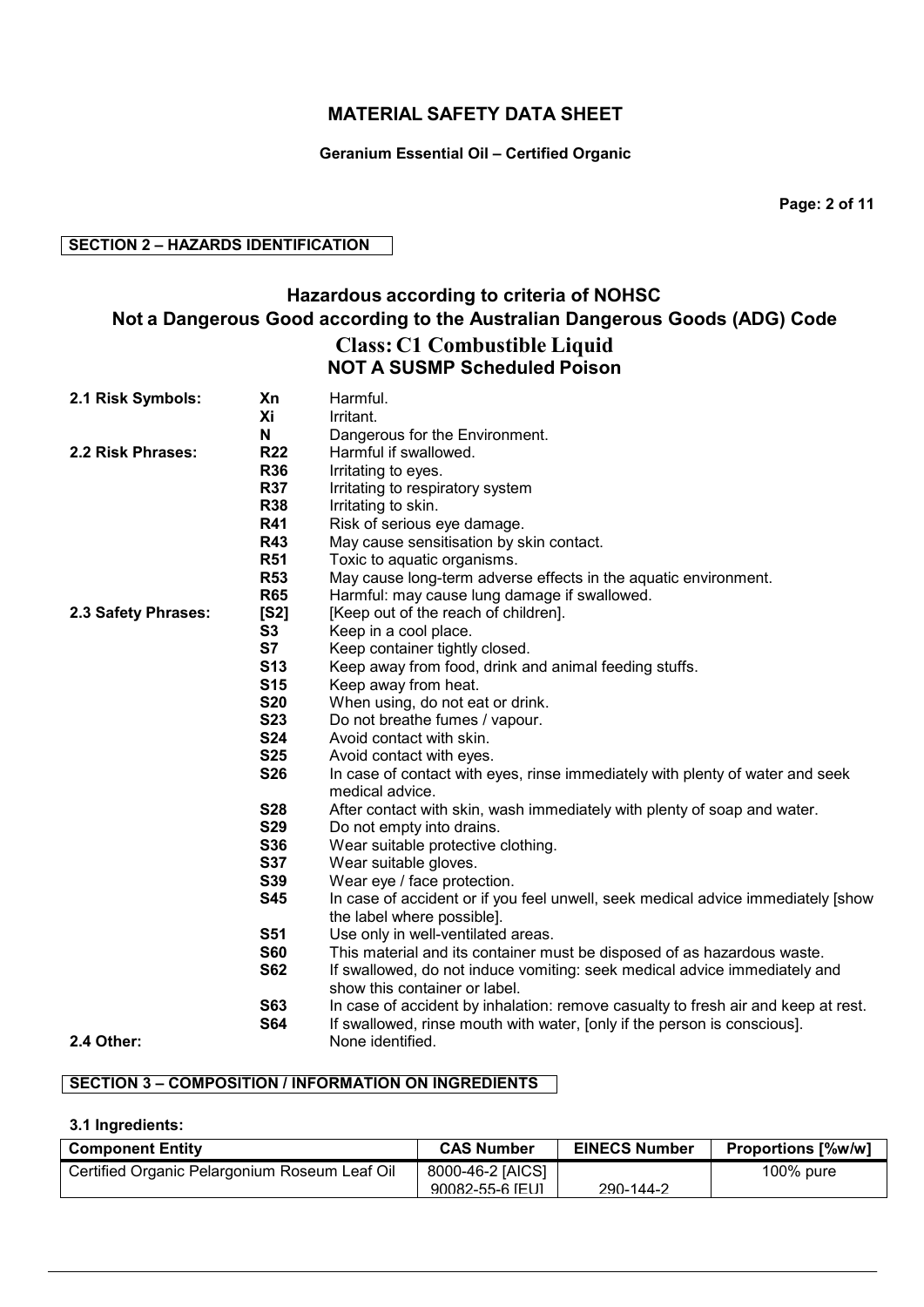# **Geranium Essential Oil – Certified Organic**

**Page: 3 of 11**

| 4.1 Eye Contact:      | Flush immediately with clean water for at least 15 minutes. Ensure irrigation<br>under eyelids. Do not try to remove contact lenses unless trained. |
|-----------------------|-----------------------------------------------------------------------------------------------------------------------------------------------------|
|                       | Contact a physician immediately.                                                                                                                    |
|                       |                                                                                                                                                     |
| 4.2 Skin Contact:     | Remove any contaminated clothing and footwear. Clean before re-use.                                                                                 |
|                       | Wash affected areas thoroughly with soap and water for at least 15 minutes.                                                                         |
|                       | Contact a physician as necessary.                                                                                                                   |
| 4.3 Inhalation:       | Remove from the exposure to fresh air. If breathing has stopped, administer                                                                         |
|                       | artificial respiration and oxygen if available.                                                                                                     |
|                       | Contact a physician as necessary.                                                                                                                   |
| 4.4 Ingestion:        | Do Not induce vomiting.                                                                                                                             |
|                       | Wash out mouth with water and give water slowly to dilute [as much as casualty                                                                      |
|                       | can comfortably drink] provided person is conscious.                                                                                                |
|                       | Never give liquid to a person showing signs of being sleepy or with reduced                                                                         |
|                       | awareness; i.e. becoming unconsciousness.                                                                                                           |
|                       | Contact a physician or local poison control centre immediately.                                                                                     |
|                       | If vomiting occurs, lean patient forward or place on left side [head-down position,                                                                 |
|                       | if possible] to maintain open airway and prevent aspiration.                                                                                        |
| 4.5 For Advice:       | Contact a Poisons Information Centre [Phone eg Australia 131126; New Zealand                                                                        |
|                       | 0800 764 766] or a doctor at once.                                                                                                                  |
| 4.6 Advice to Doctor: | Treat symptomatically. Note the nature of this product.                                                                                             |
|                       |                                                                                                                                                     |

# **SECTION 5 – FIRE FIGHTING MEASURES**

**SECTION 4 FIRST AID MEASURES** 

| 5.1 Extinguishing Media:<br>5.2 Unsuitable Extinguishing Media:<br>5.3 Unusual Firefighting Hazards:<br><b>5.4 Special Procedures:</b> | Carbon Dioxide; Dry Chemical; Universal-Type Foam.<br>Water Spray; Others not established.<br>None identified.<br>Determine the need to evacuate or isolate the area according to your local<br>emergency plan. |
|----------------------------------------------------------------------------------------------------------------------------------------|-----------------------------------------------------------------------------------------------------------------------------------------------------------------------------------------------------------------|
| 5.5 Protective Equipment:                                                                                                              | Self-contained breathing apparatus and protective clothing should be worn<br>when fighting fires involving essential oils or chemicals.                                                                         |
| <b>5.6 Combustion Products:</b><br>5.7 Contact Point:                                                                                  | Oxides of carbon.<br>Dial 000 Emergency in case of fire [In Australia]                                                                                                                                          |
|                                                                                                                                        | or Local Emergency Authority [Out of Australia].                                                                                                                                                                |

# **SECTION 6 – ACCIDENTAL RELEASE MEASURES**

| <b>6.1 Personal Precautions:</b>      | Use of self-contained breathing apparatus is recommended for any major<br>chemical spill. Refer also to section 8. |
|---------------------------------------|--------------------------------------------------------------------------------------------------------------------|
| <b>6.2 Safety Precautions:</b>        | Eliminate ALL ignition sources. Ventilate area. Determine the need to                                              |
|                                       | evacuate or isolate the area according to your local emergency plan;                                               |
| <b>6.3 Environmental Precautions:</b> | Keep away from drains, surface and ground water.                                                                   |
|                                       | Report spills to appropriate Authorities if required.                                                              |
| 6.4 Methods For Cleaning Up:          | Contain spill and recover free product. Absorb remainder on vermiculite or                                         |
|                                       | other suitable absorbent material. Wipe small spills with cloth. Clean with hot                                    |
|                                       | water and detergent. Refer also to Section 13. for disposal procedures.                                            |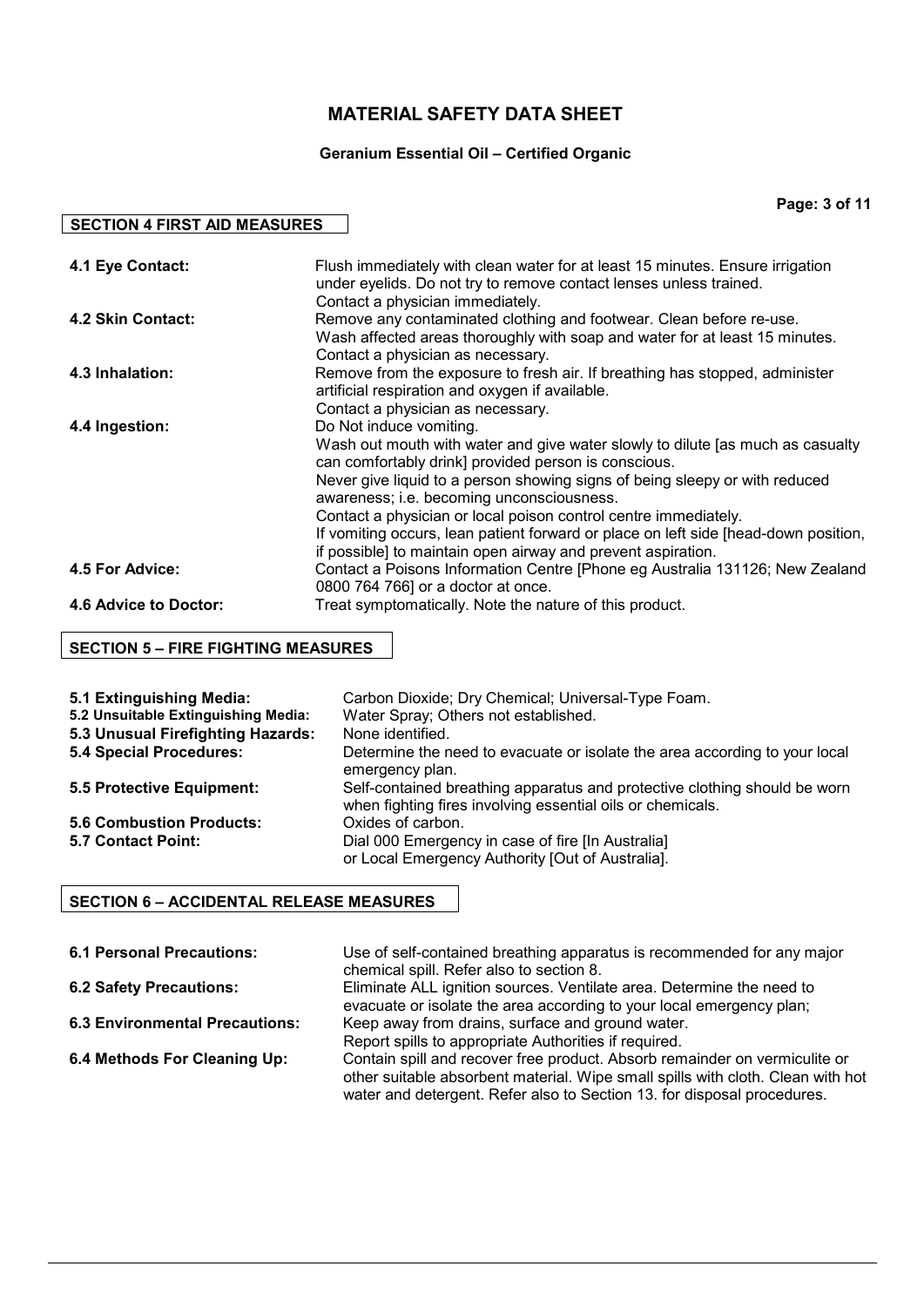# **Geranium Essential Oil – Certified Organic**

**Page: 4 of 11**

### **SECTION 7 – HANDLING AND STORAGE**

| 7.1 Handling:                                                  | Avoid inhalation and contact with skin and eyes. Good personal hygiene<br>practices should be used. Wash after any contact, before breaks and meals,<br>and at the end of the work period. Contaminated clothing and shoes should<br>be cleaned before re-use. No smoking.                                                                                                                                                                                              |
|----------------------------------------------------------------|-------------------------------------------------------------------------------------------------------------------------------------------------------------------------------------------------------------------------------------------------------------------------------------------------------------------------------------------------------------------------------------------------------------------------------------------------------------------------|
| 7.2 Storage:                                                   | Containers should be kept closed in order to minimise contamination.<br>Store in a cool, dry, well ventilated place protected from light.<br>Keep from extreme heat and away from ALL sources of ignition.<br>Make sure the material does not come into contact with substances listed as:<br>"Materials to Avoid", Refer to Section 10.<br>Store in stainless steel drums or amber glass containers.<br>For short term storage only: epoxy phenolic lined steel drums. |
| 7.3 Unsuitable Packaging Materials:<br>7.4 Special Procedures: | None established.<br>Protect against electrostatic charges, Others not established.                                                                                                                                                                                                                                                                                                                                                                                     |

### **SECTION 8 – EXPOSURE CONTROLS / PERSONAL PROTECTION**

| <b>8.1 Exposure Limits</b>         | There is a blanket recommendation of 10 mg/m <sup>3</sup> for inspirable dusts or mists<br>when limits have not otherwise been established. |
|------------------------------------|---------------------------------------------------------------------------------------------------------------------------------------------|
| <b>OSHA TWA:</b>                   | None established.                                                                                                                           |
| <b>OSHA STEL:</b>                  | None established.                                                                                                                           |
| <b>ACGIH TWA:</b>                  | None established.                                                                                                                           |
| <b>ACGIH STEL:</b>                 | None established.                                                                                                                           |
| <b>NOHSC TWA:</b>                  | None established.                                                                                                                           |
| <b>NOHSC STEL:</b>                 | None established.                                                                                                                           |
| 8.2 Respiratory Protection:        | None generally required. Use NIOSH approved respirator in confined areas or<br>if ventilation is inadequate.                                |
| <b>8.3 Ventilation Protection:</b> | Ensure adequate ventilation to keep exposure levels to a minimum.                                                                           |
|                                    | Local exhaust meeting ACGIH criteria is required.                                                                                           |
|                                    | General exhaust is recommended.                                                                                                             |
| 8.4 Eye Protection:                | Using goggles or face shield is recommended.                                                                                                |
| <b>8.5 Protective Gloves:</b>      | Using chemical resistant gloves is recommended.                                                                                             |
| 8.6 Protective Clothing:           | Using chemical resistant clothing is recommended.                                                                                           |
| 8.7 Protective Equipment:          | An eyewash fountain and / or safety shower should be available in the work                                                                  |
|                                    | area.                                                                                                                                       |
| 8.8 Special Engineering Controls:  | None established.                                                                                                                           |
| 8.9 Other Personal Protection:     | Consult the following Australian Standards for general advice regarding safety                                                              |
|                                    | clothing and equipment: Respiratory Equipment: AS/NZS 1715,                                                                                 |
|                                    | Protective Gloves: AS 2161, Industrial Clothing: AS 2919,                                                                                   |
|                                    | Industrial Eye Protection: AS 1336 and AS/NZS 1337,                                                                                         |
|                                    | Occupational Protective Footwear: AS/NZS 2210.                                                                                              |
| 8.10 Note:                         | These precautions are for room temperature handling. Use at elevated                                                                        |
|                                    | temperature or aerosol / spray applications may require additional                                                                          |
|                                    | precautions.                                                                                                                                |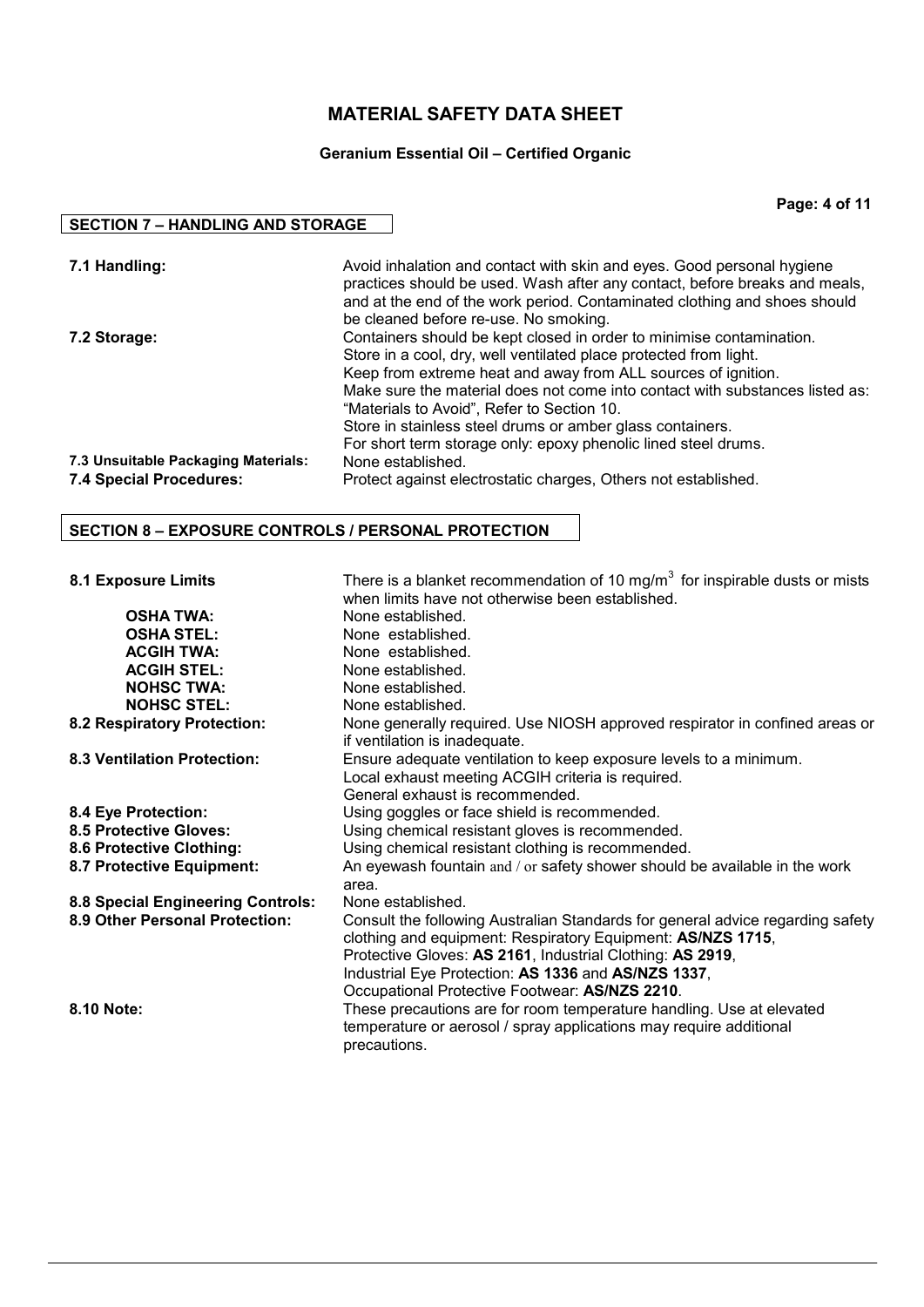**Geranium Essential Oil – Certified Organic**

### **SECTION 9 – PHYSICAL AND CHEMICAL PROPERTIES**

**9.1 Appearance:** Liquid **9.2 Odour:** Characteristic **9.3 Specific Gravity:**  $0.880$  to  $0.950$  @ 20°C<br>**9.4 Refractive Index:**  $1.4600$  to  $1.4800$  @ 20 **9.4 Refractive Index:** 1.4600 to 1.4800 @ 20°C **9.6 pH: 9.7 Solubility: 19.7 Solubility: 19.7 Solubility: 19.7 Solubility: 19.7 Solubility: 19.7 Solubility: 19.7 Solubility: 19.7 Solubility: 19.7 Solubility: 19.7 Solubility: 19.7 Solubility: 19. 9.8 Solubility in Water: Insoluble 1.9 Solubility in Water:** 1.1 Soluble 1.1 Soluble 1.1 Soluble 1.1 Solution 1.1 Solution 1.1 Solution 1.1 Solution 1.1 Solution 1.1 Solution 1.1 Solution 1.1 Solution 1.1 Solution 1.1 S **9.10 Flammability Limits [as % v/v in Air] Lower Explosion Limit:** Not available. **Upper Explosion Limit:**  $\blacksquare$  Not available. **9.11 Autoignition Temperature: Not available.** Not available.<br> **9.12 Melting Point: Not available. 9.12 Melting Point: 9.13 Boiling Range: Not available. Not available. 9.14 Vapour Pressure:** Not available. **9.15 Vapour Density:** Not available. **9.16 Viscosity:** 

**9.5 Optical Rotation:** -7.0° to -14.0° @ 20°C Soluble in ethyl alcohol **9.9 Flash Point:** 74°C [Closed Cup]

This material presents no significant reactivity hazard.

during combustion.

Carbon monoxide and unidentified organic compounds may be formed

### **SECTION 10 – STABILITY AND REACTIVITY**

**10.1 Stability:** Chemically stable, hazardous material.

- **10.2 Conditions to Avoid:** None established.
- **10.3 Materials to Avoid:** Strong acids, strong alkalis and oxidizing agents.
- **10.4 Flammability:** Combustible liquid.
- **10.5 Hazardous Polymerization:** Will not occur.
- **10.6 Hazardous Combustion or Decomposition Products:**

### **SECTION 11 – TOXICOLOGICAL INFORMATION**

| 11.1 Health Hazards          |                  |                    |
|------------------------------|------------------|--------------------|
| <b>Acute Effects:</b>        | Swallowed:       | May be harmful.    |
|                              | Eve:             | May be irritating. |
|                              | Skin:            | May be irritating. |
|                              | Inhalation:      | May be harmful.    |
| <b>Chronic Effects:</b>      |                  | None identified.   |
| <b>Mutagenic Effects:</b>    | None identified. |                    |
| <b>Reproductive Effects:</b> | None identified. |                    |
| <b>Carcinogenic Effects:</b> | None identified. |                    |
| Sensitisation:               |                  | None identified.   |
| Infectious:                  |                  | Not applicable.    |
| <b>11.2 Acute Toxicity</b>   |                  |                    |
|                              |                  | LD50 [Oral]:       |
|                              |                  | LD50 [Dermal]:     |
|                              |                  | LC50 [Inhalation]  |
| 11.3 Short Term Toxicity:    |                  | Not available.     |

**11.4 Long Term Toxicity:** Not available. **11.5 Human Exposure Tests:** Not available.

Not available. **Not available. LCG5 EXECUTE:** Not available. **Page: 5 of 11**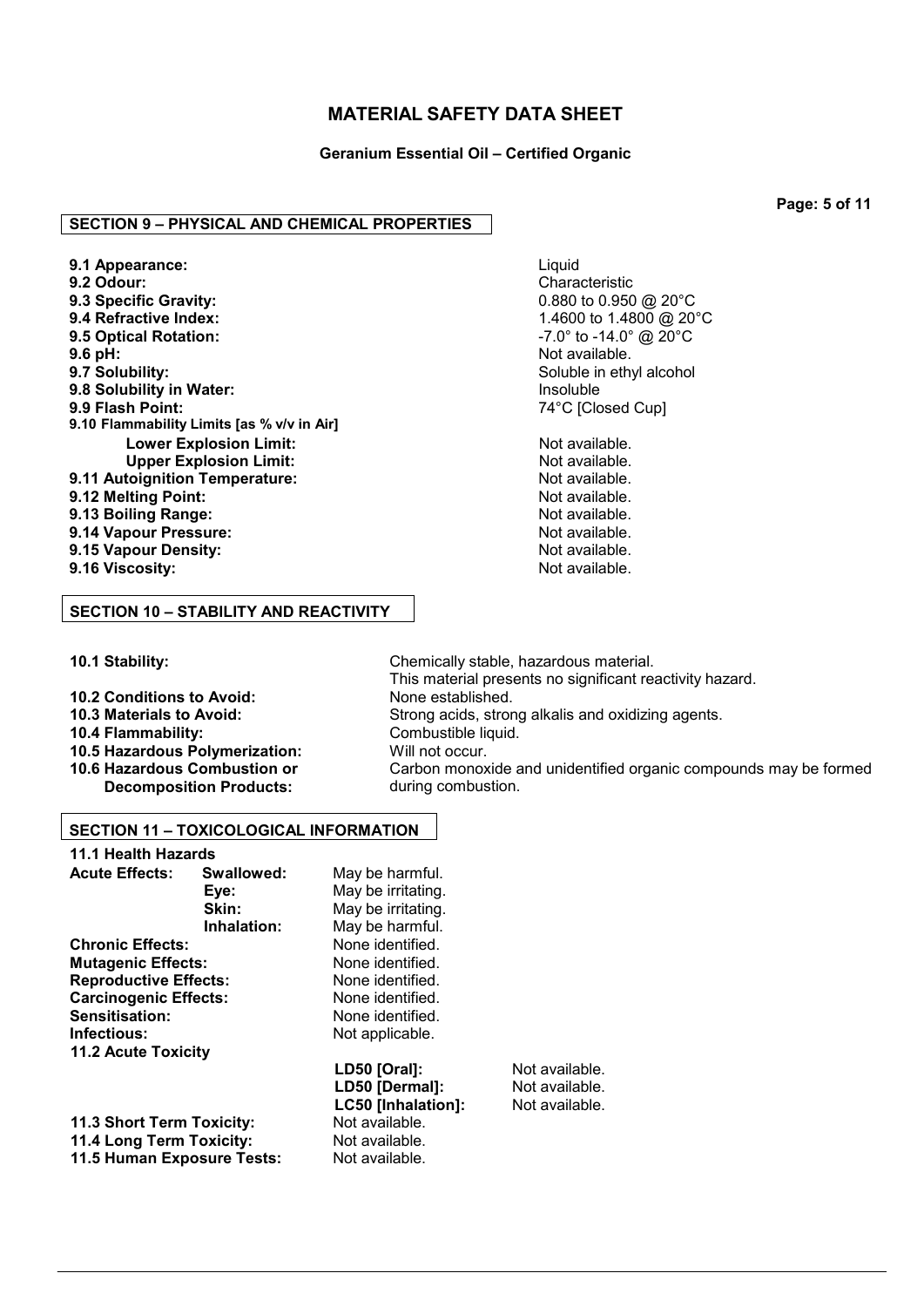# **Geranium Essential Oil – Certified Organic**

|                                                                                  |             |             |                   |                                     | Page: 6 of 11       |
|----------------------------------------------------------------------------------|-------------|-------------|-------------------|-------------------------------------|---------------------|
| 11.6 SCCNFP Allergens Annex III - Cosmetic Directive 2003/15/EC [7 <sup>th</sup> |             |             |                   | amendment]. Detection Limit 0.001%. |                     |
| <b>CONSTITUENT</b>                                                               | <b>IFRA</b> | <b>EFFA</b> | <b>CAS Number</b> | <b>EINECS Number</b>                | <b>RANGE</b>        |
| <b>Amyl Cinnamal:</b>                                                            | <b>YES</b>  | <b>NO</b>   | 122-40-7          | 204-541-5                           | <b>Not Detected</b> |
| <b>Amyl Cinnamyl Alcohol:</b>                                                    | <b>YES</b>  | <b>NO</b>   | 101-85-9          | 202-982-8                           | <b>Not Detected</b> |
| <b>Anisyl Alcohol:</b>                                                           | <b>NO</b>   | <b>YES</b>  | 1331-81-3         | 215-561-9                           | <b>Not Detected</b> |
| <b>Benzyl Alcohol:</b>                                                           | <b>NO</b>   | <b>YES</b>  | 100-51-6          | 202-859-9                           | <b>Not Detected</b> |
| <b>Benzyl Benzoate:</b>                                                          | <b>NO</b>   | <b>YES</b>  | 120-51-4          | 204-402-9                           | Not Detected        |
| <b>Benzyl Cinnamate:</b>                                                         | NO.         | <b>YES</b>  | $103 - 41 - 3$    | 203-109-3                           | Not Detected        |
| <b>Benzyl Salicylate:</b>                                                        | <b>NO</b>   | <b>YES</b>  | 118-58-1          | 204-262-9                           | <b>Not Detected</b> |
| Cinnamal:                                                                        | <b>YES</b>  | <b>YES</b>  | 104-55-2          | 203-213-9                           | <b>Not Detected</b> |
| <b>Cinnamyl Alcohol:</b>                                                         | <b>YES</b>  | <b>YES</b>  | 104-54-1          | 203-212-3                           | <b>Not Detected</b> |
| Citral:                                                                          | <b>YES</b>  | <b>YES</b>  | 5392-40-5         | 226-394-6                           | < 12.0%             |
| Citronellol:                                                                     | <b>NO</b>   | <b>YES</b>  | 106-22-9          | 203-375-0                           | $< 45.0\%$          |
| Coumarin:                                                                        | NO          | <b>YES</b>  | $91-64-5$         | Not allocated                       | <b>Not Detected</b> |
| Eugenol:                                                                         | <b>YES</b>  | <b>YES</b>  | $97-53-0$         | 202-589-1                           | <b>Not Detected</b> |
| <b>Farnesol:</b>                                                                 | <b>YES</b>  | <b>YES</b>  | 4602-84-0         | 225-004-1                           | <b>Not Detected</b> |
| Geraniol:                                                                        | <b>NO</b>   | <b>YES</b>  | 106-24-1          | 203-377-1                           | $< 33.0\%$          |
| <b>Hexyl Cinnamal:</b>                                                           | <b>YES</b>  | <b>NO</b>   | 101-86-0          | 202-983-3                           | Not Detected        |
| <b>Citronellal Hydrate:</b>                                                      | <b>YES</b>  | <b>NO</b>   | 107-75-5          | 203-518-7                           | <b>Not Detected</b> |
| iso-Eugenol:                                                                     | <b>YES</b>  | <b>YES</b>  | $97 - 54 - 1$     | 202-590-7                           | <b>Not Detected</b> |
| <b>Butyl Phenyl Methyl Propional:</b>                                            | <b>YES</b>  | <b>NO</b>   | $80 - 54 - 6$     | 201-289-8                           | <b>Not Detected</b> |
| Limonene:                                                                        | <b>YES</b>  | <b>YES</b>  | 5989-27-5         | 227-813-5                           | $< 2.0\%$           |
| Linalool:                                                                        | <b>YES</b>  | <b>YES</b>  | 78-70-6           | 201-134-4                           | <b>Not Detected</b> |
| Hydroxyisohexyl-3-Cyclohexene                                                    | <b>NO</b>   | <b>NO</b>   | 31906-04-4        | 250-863-4                           | <b>Not Detected</b> |
| Carboxaldehyde                                                                   |             |             |                   |                                     |                     |
| <b>Methyl Heptin Carbonate:</b>                                                  | <b>YES</b>  | <b>NO</b>   | $111 - 12 - 6$    | 203-836-6                           | <b>Not Detected</b> |
| <b>Methyl lonone:</b>                                                            | <b>YES</b>  | <b>NO</b>   | 127-51-5          | 204-846-3                           | <b>Not Detected</b> |
|                                                                                  |             |             | 90028-68-5        | 289-861-3                           |                     |
| Evernia Prunastri Extract [Oakmoss]:                                             | <b>YES</b>  | <b>NO</b>   | 9000-50-4         |                                     | <b>Not Detected</b> |
|                                                                                  |             |             | 68917-10-2        |                                     |                     |
|                                                                                  |             |             | 90028-67-4        | 289-860-8                           |                     |
| <b>Evernia Furfuracea Extract [Treemoss]:</b>                                    | <b>YES</b>  | <b>NO</b>   | 68648-41-9        |                                     | <b>Not Detected</b> |
|                                                                                  |             |             | 68917-40-8        |                                     |                     |

| 11.7 Additional EFFA Listed Sensitisers & IFRA Notifiable Substances. Detection Limit 0.001%. |             |      |               |                      |              |
|-----------------------------------------------------------------------------------------------|-------------|------|---------------|----------------------|--------------|
| <b>CONSTITUENT</b>                                                                            | <b>IFRA</b> | EFFA | CAS Number    | <b>EINECS Number</b> | <b>RANGE</b> |
|                                                                                               |             |      |               |                      |              |
| <b>No Additional Sensitisers</b>                                                              | NO.         | NO.  | Not allocated | Not allocated        | Not Detected |
| No Additional Notifiable Substances                                                           | NO.         | NO.  | Not allocated | Not allocated        | Not Detected |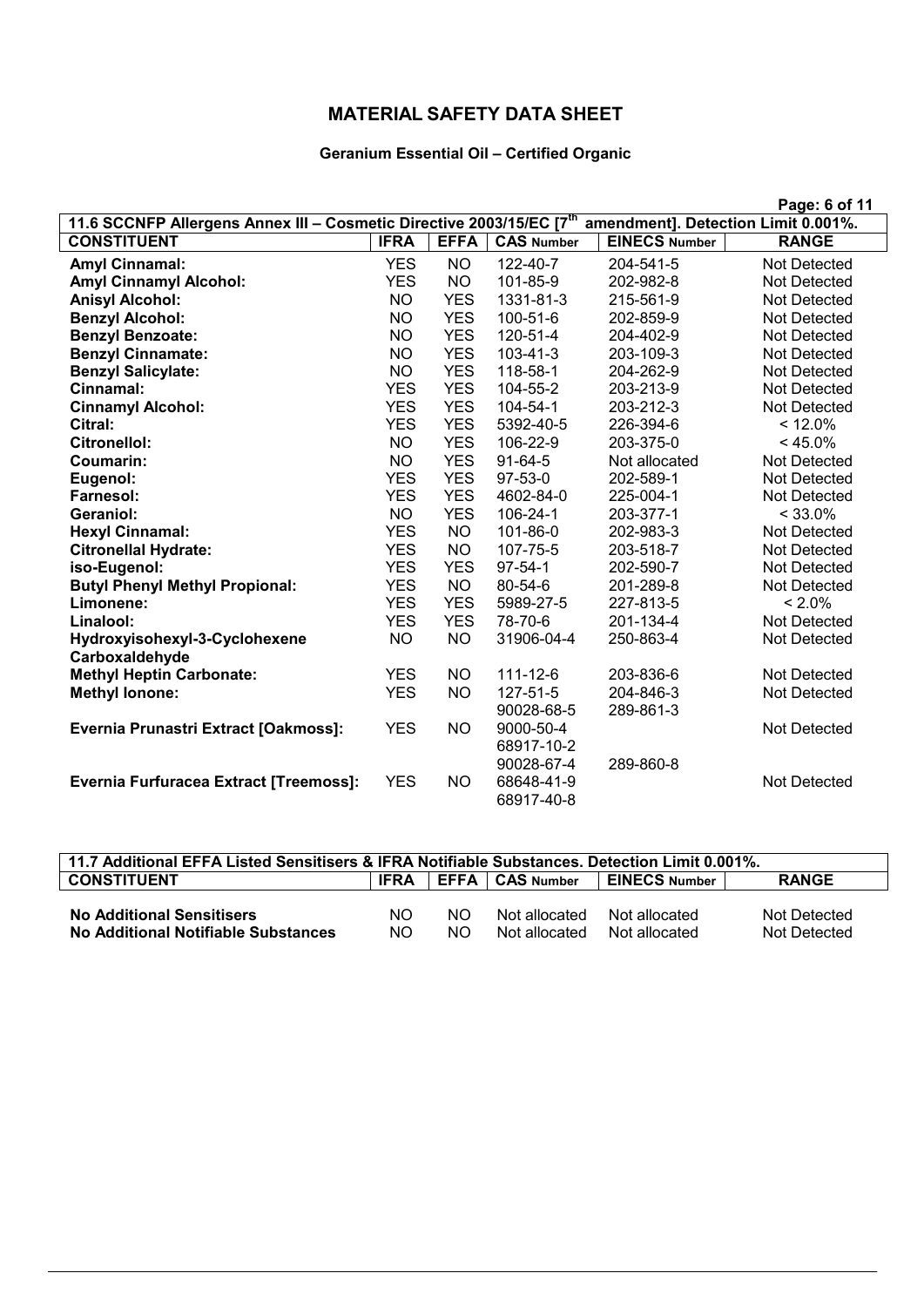#### **Geranium Essential Oil – Certified Organic**

**Page: 7 of 11**

#### **SECTION 12 – ECOLOGICAL INFORMATION**

| 12.1 Eco-toxicity:<br>12.2 Persistence & Degradability: | None established. Avoid pollution to soil, rivers and the ocean.<br>Low persistence level and readily biodegradable. |
|---------------------------------------------------------|----------------------------------------------------------------------------------------------------------------------|
| 12.3 Mobility:                                          | Low mobility in the soil.                                                                                            |
| 12.4 Bio-accumlative Potential:                         | None established.                                                                                                    |
| 12.5 Other Adverse Effects:                             | None established.                                                                                                    |

### **SECTION 13 – DISPOSAL CONSIDERATIONS**

| 13.1 Waste Material:         | Place material and / or absorbent into sealed containers and dispose of in<br>accordance with current applicable laws and regulations.<br>Refer to local Authority advice. |
|------------------------------|----------------------------------------------------------------------------------------------------------------------------------------------------------------------------|
| 13.2 Contaminated Packaging: | Dispose of in accordance with current applicable laws and regulations.                                                                                                     |
|                              | Refer to local Authority advice.                                                                                                                                           |
| <b>13.3 Note:</b>            | Empty containers can have residues, gases and mists.                                                                                                                       |
|                              | Use the proper Waste Disposal Methods & Procedures for Empties as well.                                                                                                    |

#### **SECTION 14 – TRANSPORT INFORMATION**

**14.1 Transportation:** Not Dangerous Goods according to criteria of the Australian Dangerous Goods Code for Transport by Road and Rail. No special transport required. Not to be transported with Classes 1 [Explosives], 2.1 [Flammable Gases] [nb this applies only when the capacity of individual container exceeds 500 Lt], 2.3 [Toxic Gases], 4.2 [Spontaneously Combustible Substances], 5.1 [Oxidising Agents], 5.2 [Organic Peroxides], 7 [Radioactive Substances], and Foodstuffs or Foodstuff empties. **14.2 UN Number:** Not allocated. 14.3 Proper Shipping Name: Not Regulated. 14.4 DG Class / Subsidiary Risk: Not allocated. **14.5 Packaging Group:** Not allocated.<br>**14.6 Special Precautions:** None established. **14.6 Special Precautions: None establishing Manual Precautions:** None established.<br>**14.7 Hazchem Code:** Not allocated. **14.7 Hazchem Code: 14.8 Maritime Transportation IMDG 14.9 Air Transportation ICAO-TI and IATA-DGR IMDG Class: Not allocated. ICAO / IATA Class:** Not allocated.

| <b>IMDG Class:</b>       | Not allocated. | <b>ICAO / IATA Class:</b> | Not allocated. |
|--------------------------|----------------|---------------------------|----------------|
| Label:                   | Not allocated. | Label:                    | Not allocated. |
| <b>UN Number:</b>        | Not allocated. | <b>UN Number:</b>         | Not allocated. |
| <b>Packaging Group:</b>  | Not allocated. | <b>Packaging Group:</b>   | Not allocated. |
| <b>EMS Number:</b>       | Not allocated. |                           |                |
| <b>Marine Pollutant:</b> | Not allocated. |                           |                |
| <b>Proper Shipping</b>   | Not Regulated. | <b>Proper Shipping</b>    | Not Regulated. |
| Name:                    |                | Name:                     |                |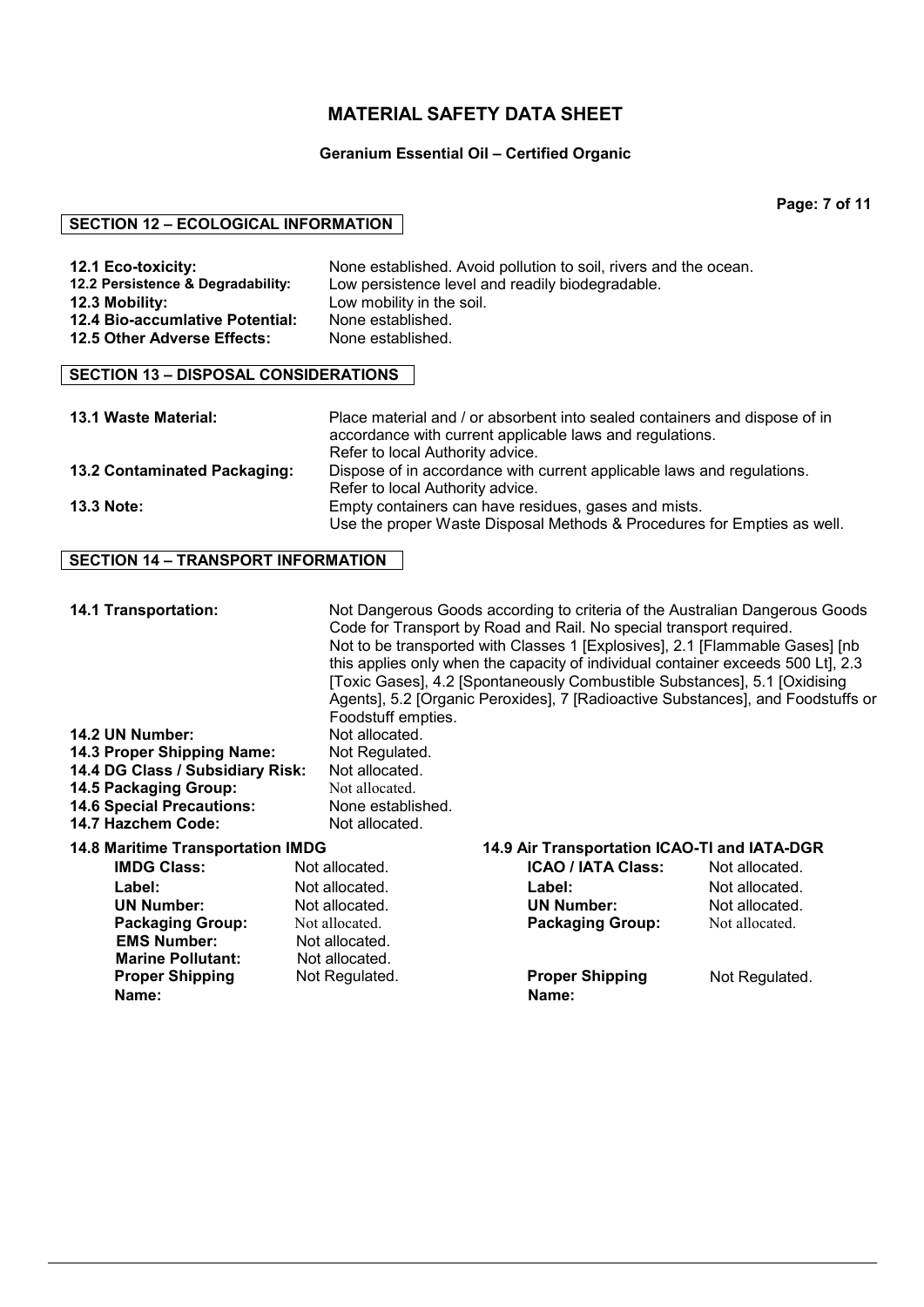### **Geranium Essential Oil – Certified Organic**

**Page: 8 of 11**

### **SECTION 15 – REGULATORY INFORMATION**

| <b>15.1 SUSMP Schedule:</b><br>15.2 SUSMP Name: |    | Not Scheduled.                                                                     |
|-------------------------------------------------|----|------------------------------------------------------------------------------------|
|                                                 |    | Not allocated.                                                                     |
| <b>15.3 Warning Statements:</b>                 |    | Not allocated.                                                                     |
| <b>15.4 Safety Directions:</b>                  | 1  | Avoid contact with eyes.                                                           |
|                                                 | 3  | Wear eye protection when mixing or using.                                          |
|                                                 | 4  | Avoid contact with skin.                                                           |
|                                                 | 5  | Wear protective gloves when mixing or using.                                       |
|                                                 | 6  | Wash hands after use.                                                              |
|                                                 | 11 | No smoking.                                                                        |
|                                                 | 15 | Store under cover in a dry, clean, cool, well ventilated place away from sunlight. |
|                                                 | 23 | Keep away from heat, sparks and naked flames.                                      |
|                                                 | 25 | Avoid contact with food.                                                           |
| <b>15.5 Standard Statements:</b>                | A  | For advice, contact a Poisons Information Centre [Phone eg Australia 131126;       |
|                                                 |    | New Zealand 0800 764 766] or a doctor at once.                                     |
|                                                 | G3 | If swallowed, do NOT induce vomiting.                                              |
| <b>15.6 AICS:</b>                               |    | This product is listed on the Public AICS Database.                                |

### **SECTION 16. ADDITIONAL INFORMATION**

### **16.1 QUALITY DECLARATION**

Our firmly believe that Quality Control is of the utmost importance and it is imperative that the most meticulous tests are carried out for every product in our range.

Uncompromising quality is a responsibility, which we take seriously.

Our commitment to quality is coordinated by our in-house Qualified Aromatherapist, Chief Chemist and Quality Control Chemist.

The most rigorous processes are implemented to determine the purity and potency of sourced oils & raw materials.

By maintaining this intense level of Quality Control and Developing New Methods & Techniques, We can ensure Superior Quality Products.

This Geranium Essential Oil – Certified Organic has been tested and it conforms to our High Standard Quality requirements.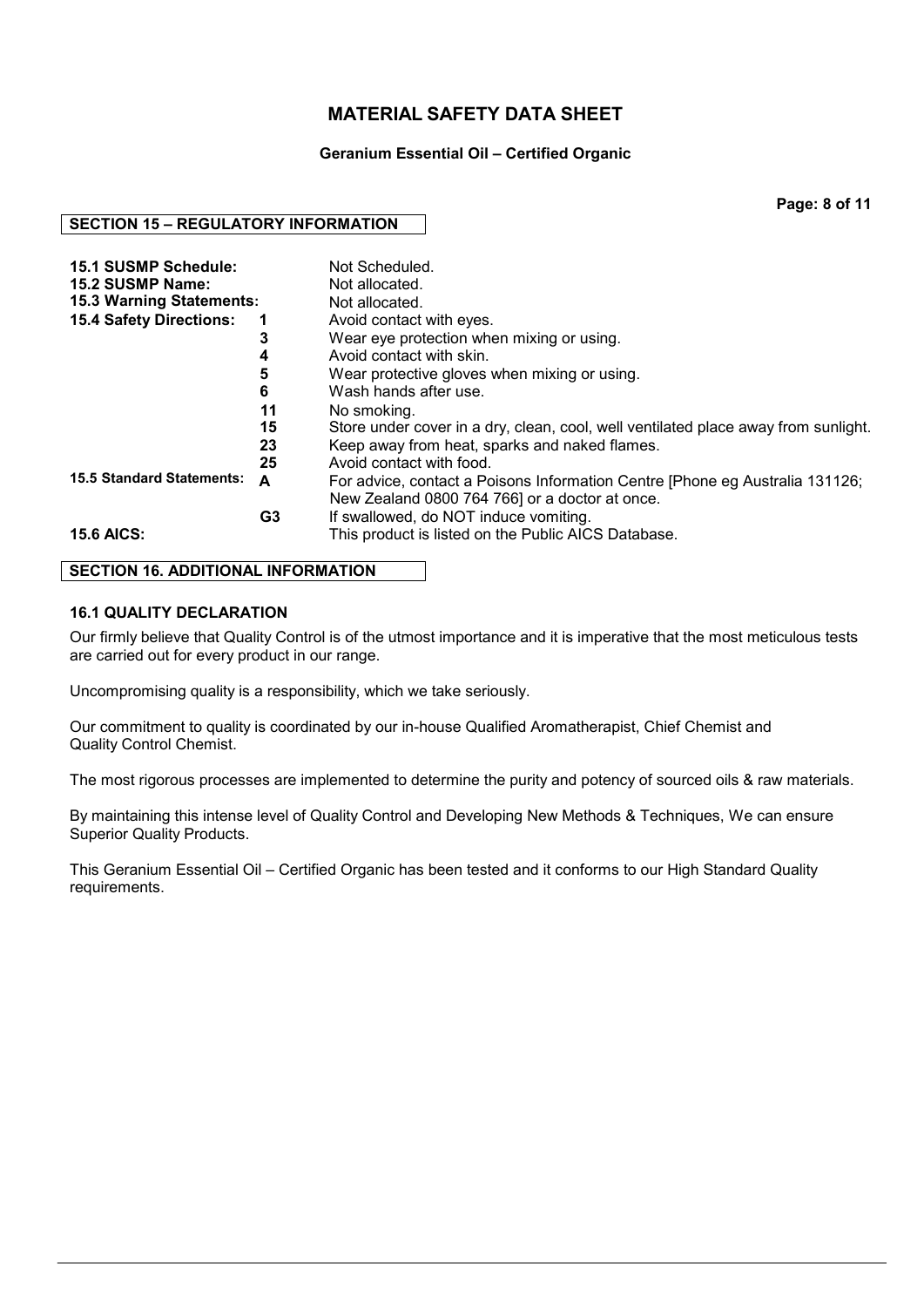### **Geranium Essential Oil – Certified Organic**

**Page: 9 of 11**

### **16.2 ANIMAL TESTING POLICY DECLARATION**

In the long ago past [before the concern over animal testing] some of the excipients and some of the actives have been tested on animals. This is no longer conducted for these components.

Both the TGA and NICNAS [Australian regulatory agencies which control the use of ALL ingredients used in therapeutics and cosmetics, respectively] require toxicity and safety testing on ALL new raw materials before they will allow their use in Australia.

While the industry is developing non-animal test methods this still does not completely eliminate the need for animal testing. When available the industry uses these alternate tests in preference to animal testing.

Typically these initial tests on a new substances will occur in the UK or USA in accordance with the regulatory agencies there, 5 to 10 years before the material is used in Australia. Based on these initial results, new substances are usually approved by the Australian regulatory agencies for use without further animal testing being required.

We do not test raw materials on animals, neither initially or as a routine test, [nor by outside sources our behalf].

The product Suppliers for us do not test their products on animals, neither initially or as a routine test.

None of us finished formulations are tested on animals, either initially or as a routine test, except, of course, humans in controlled efficacy tests and against bacteria in preservative efficacy testing.

Our Animal Cruelty-Free Policy extends to using ingredients and raw materials from vegetable sources when ever possible.

#### **16.3 DISCLAIMER**

This Material Safety Data Sheet was prepared according to:

The National Code of Practice for the Preparation of Material Safety Data Sheets [NOHSC:2011 (2003)].

The information contained in this Material Safety Data Sheet is obtained from current and reliable sources. We provide the information contained herein in good faith but makes no representation as to its comprehensiveness or accuracy. This Material Safety Data Sheet summarises our best current knowledge of the health and safety hazard information of the product, but does not claim to be all inclusive. This document is thus, intended only as a guide to the appropriate precautionary handling of the material by properly trained personnel using this product. Individuals receiving this information must exercise their independent judgment in determining its appropriateness for a particular purpose. As the ordinary or otherwise use(s) of this product is outside the control of us., no representation or warranty, expressed or implied, is made as to the effect(s) of such use(s), (including damage or injury), or the results obtained. We expressly disclaim responsibility as to the ordinary or otherwise use(s). Furthermore, nothing contained herein should be considered as a recommendation by us as to the fitness for any use. The liability of us is limited to the value of the goods and does not include any consequential loss.

We shall not be liable for any errors or delays in the content, or for any actions taken in reliance thereon. We shall not be responsible for any damages resulting from use of or reliance upon this information. The user of the product is solely responsible for compliance with all laws and regulations applying to the use of the products, including intellectual property rights of third parties.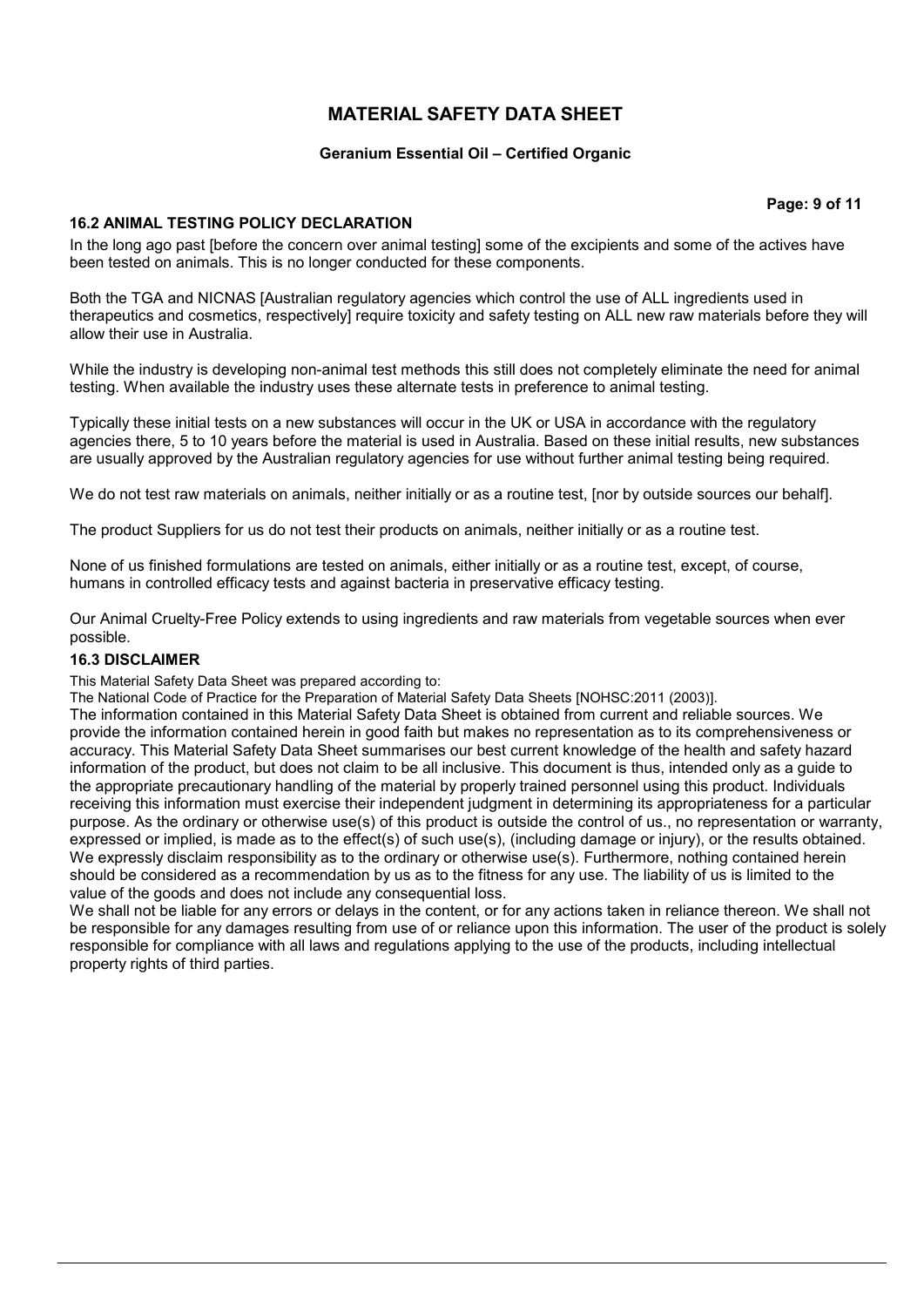### **Geranium Essential Oil – Certified Organic**

**Page: 10 of 11**

### **16.4 MANUFACTURED PRODUCTS INGREDIENT DISCLAIMER**

As the availability of ingredients and raw materials is not always certain whether due to changes in nature or otherwise, We reserve the right to substitute alternate ingredients/raw materials in the manufacture of its products and bases in order to maintain supply to its customers. Customers should always refer to the ingredients label as affixed to each product or to specification sheets which are current at the time of supply of the product.

### **16.5 LABELLING DISCLAIMER**

We are a wholesaler of natural skin care products. If you intend to re-label our products under your own name/brand for the purpose of on-selling or retailing, we thoroughly recommend that you keep up to date with constant changing labelling laws. Please visit www.**accc**.gov.au or www.**nicnas**.gov.au . We cannot be held responsible for consequential loss/product recall due to incorrect labelling.

### **16.6 ACRONYMS**

| <                   | less than                                                                                                                                                                                                                                                                            |
|---------------------|--------------------------------------------------------------------------------------------------------------------------------------------------------------------------------------------------------------------------------------------------------------------------------------|
| >                   | greater than                                                                                                                                                                                                                                                                         |
| °C                  | degrees Celsius                                                                                                                                                                                                                                                                      |
| <b>ACCC</b>         | Australian Competition and Consumer Commission                                                                                                                                                                                                                                       |
| <b>ADG</b>          | <b>Australian Dangerous Goods</b>                                                                                                                                                                                                                                                    |
| <b>AICS</b>         | Australian Inventory of Chemical Substances                                                                                                                                                                                                                                          |
| <b>ACGIH</b>        | American Conference of Governmental Industrial Hygienists                                                                                                                                                                                                                            |
| AS                  | Australian Standard                                                                                                                                                                                                                                                                  |
| <b>BOD</b>          | <b>Biochemical Oxygen Demand</b>                                                                                                                                                                                                                                                     |
| <b>CAS</b>          | <b>Chemical Abstracts Service (Registry Number)</b>                                                                                                                                                                                                                                  |
| $\text{cm}^3$       | cubic centimetres                                                                                                                                                                                                                                                                    |
| <b>COD</b>          | <b>Chemical Oxygen Demand</b>                                                                                                                                                                                                                                                        |
| Cosing              | The European Commission database with information on Cosmetic Ingredients & Substances                                                                                                                                                                                               |
| DG                  | Dangerous Goods                                                                                                                                                                                                                                                                      |
| <b>EFFA</b>         | European Flavour Association                                                                                                                                                                                                                                                         |
| <b>EINECS</b>       | European Inventory of Existing Commercial Chemical Substances (Identifying Number)                                                                                                                                                                                                   |
| EU                  | Europe / European                                                                                                                                                                                                                                                                    |
| g                   | gram                                                                                                                                                                                                                                                                                 |
| <b>GMO</b>          | Genetically modified organism                                                                                                                                                                                                                                                        |
| <b>Hazchem Code</b> | Emergency action code of numbers and letters that provide information to emergency services                                                                                                                                                                                          |
|                     | especially fire fighters                                                                                                                                                                                                                                                             |
| Hr                  | Hour                                                                                                                                                                                                                                                                                 |
| <b>HSIS</b>         | The Safe Work Australia Hazardous Substances Information System                                                                                                                                                                                                                      |
| <b>IATA</b>         | The International Air Transport Association                                                                                                                                                                                                                                          |
| <b>ICAO</b>         | The International Civil Aviation Organization                                                                                                                                                                                                                                        |
| <b>IFRA</b>         | The International Fragrance Association                                                                                                                                                                                                                                              |
| <b>IMDG</b>         | <b>International Maritime Dangerous Goods</b>                                                                                                                                                                                                                                        |
| <b>INCI</b>         | The International Nomenclature of Cosmetic Ingredients                                                                                                                                                                                                                               |
| kg                  | kilogram                                                                                                                                                                                                                                                                             |
| <b>LC50</b>         | LC stands for lethal concentration. LC50 is the concentration of a material in air which causes the<br>death of 50% (one half) of a group of test animals. The material is inhaled over a set period of<br>time, usually 1 or 4 hours. This is normally quoted in mg/kg body weight. |
| <b>LD50</b>         | LD stands for Lethal Dose. LD50 is the amount of a material, given all at once, which causes the<br>death of 50% (one half) of a group of test animals. This is normally quoted in mg/kg body weight.                                                                                |
| <b>LDLo</b>         | LDLO stands for Lethal Dose Low, the minimum amount of a material which tests have shown will<br>be lethal to a specified type of animal. This is normally quoted in mg/kg body weight.                                                                                              |
| <b>Lt</b>           | Litre                                                                                                                                                                                                                                                                                |